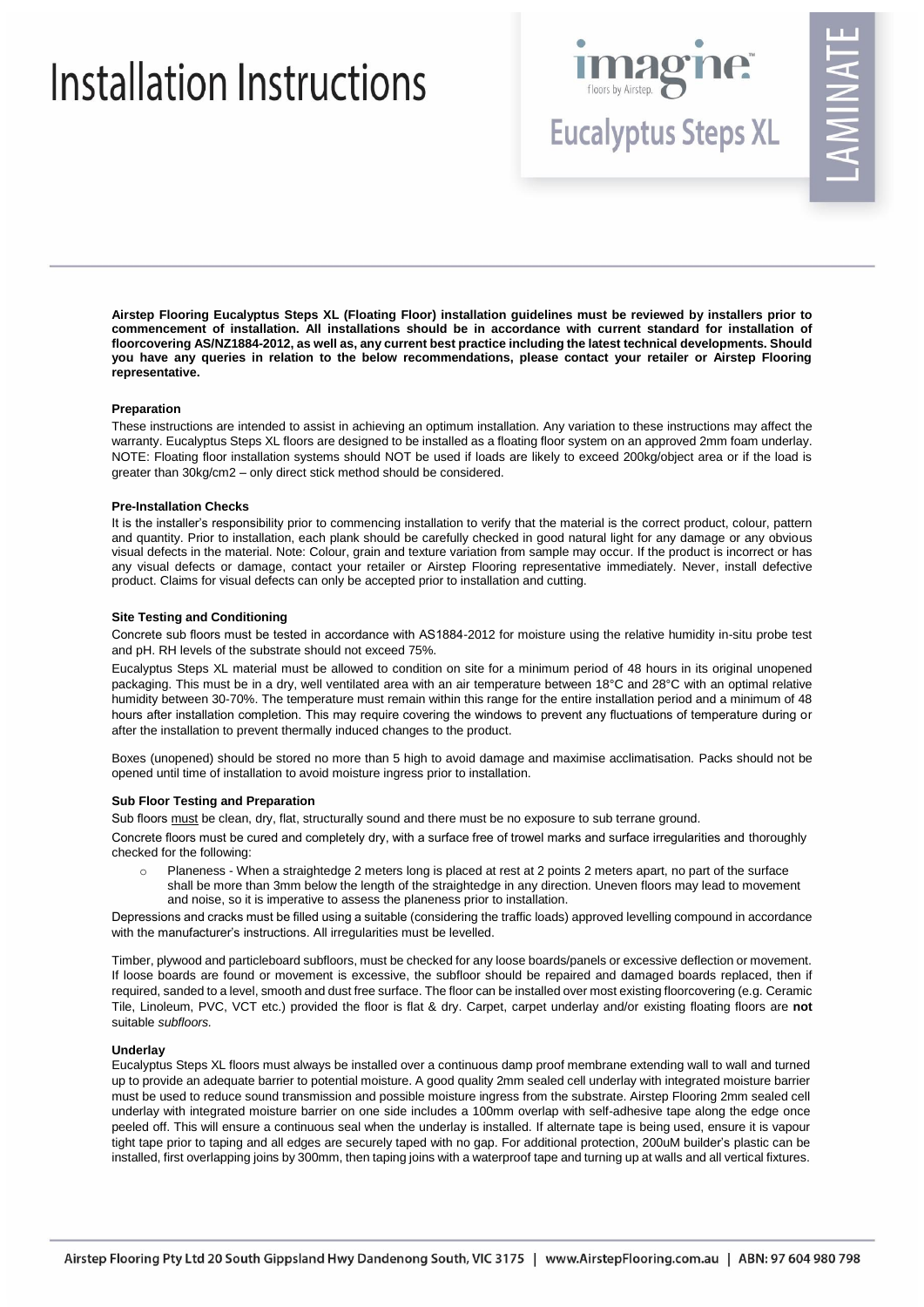### **Wet Areas**

Eucalyptus Steps XL floors are NOT suitable for wet areas such as bathrooms & laundries. Eucalyptus Steps XL can be installed in kitchens provided cleaning and maintenance guidelines are followed.

### **Perimeter/Expansion Gaps**

A perimeter expansion gap of 10-12mm must be maintained against all vertical fixtures (e.g. walls, cabinets, sliding doors, island benches, plumbing fixtures etc.). In environments of higher relative humidity, a minimum gap of 15mm is required as the product may expand up to 2-4mm per LM in the width however, the wider the floor, the higher the humidity, the larger the perimeter expansion gap must be.

For installation over large areas or in between multiple rooms that exceed a total of 12m in length or 8m in width, a 15mm expansion gap is required within the floor or between rooms. A trim or skirting/scotia can be used to cover this gap, ensuring the floor is not pinned to the substrate or vertical fixtures. Silicone or caulking compound is not recommended as this will prevent free movement of the total floor area.

### **Tools Required**

10-12mm Spacers • Drop Saw/Circular Saw • Jig Saw • Utility Knife • Straight Edge • T-Square • Pull Bar • No. 2 White Rubber Mallet • Pencil • Tape Measure • Safety Glasses.

### **Installation Instructions**

- o Prepare the sub floor in accordance with Australia Standard 1884-2012 and as set out in these instructions.
- o Plan the direction of the area to be installed to maximise the visual appearance once installed. The direction of the plank grain should be confirmed and the installation should be balanced from the centre of the area to minimise waste. Work out the trims to be installed as some trims are easier to install prior to the flooring. This will be dependent on the direction of the trim to the flooring and the type of trim to be installed.
- $\circ$  Measure the room and estimate the number of rows required. If the last row is not at least 50mm wide, the first row should be cut so that the first and last rows are similar in width.
- o To minimise shade variation, mix and install product from several different packs alternately and stagger end joins more than 300mm. After laying a small quantity of product, view from a distance that allows you to clearly see the overall effect. If there is any doubt cease installation immediately and contact your Airstep Flooring retailer.

**1**. Install the first row of plastic and/or underlay as required (Fig 1). Firstly, remove the short and long side tongue of the first board followed by only the long side tongue of the remaining first row boards then install the first row to the wall to assess the straightness of the starting wall. If the starting wall is undulating or uneven, square this row off to the other side of the room using a tape measure and scribe the first row of boards to cater for the undulations while accommodating a uniform 10-12mm expansion gap. (Fig 1)

From the left corner of the room put the first plank in place using spacer blocks against the wall to maintain a uniform expansion gap so both the end and side seam grooves are facing outwards. Planks are to be installed from left to right. To assist in laying the first row straight, the use of masking tape across each short end locking system is recommended. Continue this for the first two rows and remove after completion of installation. (Fig 2)

**2**. Install the second plank in the first row by angling and laying the short-end tongue onto the previously installed plank short-end groove. Care must be taken to properly line up the end join and NEVER force the join while out of alignment, otherwise this could result in permanent damage to the end groove. (Fig 3)

**3**. Continue in this manner for the rest of the first row. The last plank in the row should be cut to length while maintaining the recommended expansion gap along the perimeter of the room or all vertical surfaces. (Fig 4)

**4**. Use the off cut from the last board in the first row (min length 300mm) or cut a plank that is at least 300mm shorter than the first plank to start the second row. Install the first plank in the second row by inserting the long side tongue into the groove of the plank in the first row at a low angle to the installed plank. Then lower the plank while maintaining a slight pressure toward the installed plank. Use a tapping block to gently engage the short end lock. The planks should fit snugly together and lay flat maintaining the appropriate expansion gap along the perimeter of the room or all vertical surfaces. (Fig 5-6)

**5**. To install the remaining planks in the second row, first align the long edge tongue into the groove of the previous row at an angle. Slide the plank to the left until it meets the previously installed plank. Lower the plank while maintaining a slight pressure towards the installed piece. Use a tapping block to gently engage the short end lock. The planks should fit snugly together and lay flat maintaining the appropriate expansion gap along the perimeter of the room or all vertical surfaces. (Fig 6, 7, 8)